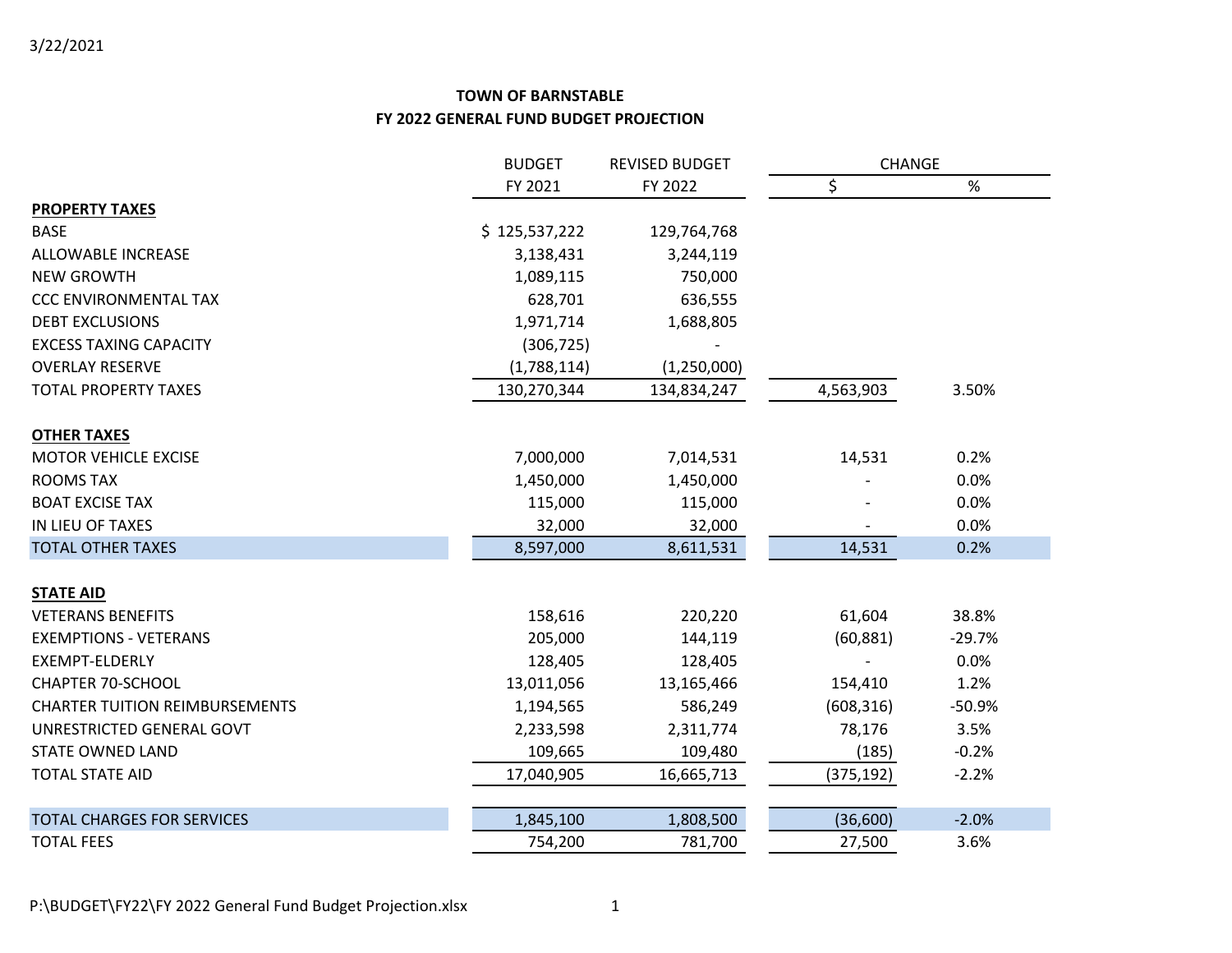|                                    | <b>BUDGET</b><br><b>REVISED BUDGET</b> |             |            | <b>CHANGE</b> |  |
|------------------------------------|----------------------------------------|-------------|------------|---------------|--|
|                                    | FY 2021                                | FY 2022     | Ś.         | %             |  |
| <b>TOTAL FINES &amp; PENALTIES</b> | 1,226,000                              | 1,184,000   | (42,000)   | $-3.43%$      |  |
| <b>TOTAL LICENSES</b>              | 423,239                                | 363,239     | (60,000)   | $-14.18%$     |  |
| <b>TOTAL OTHER REVENUE</b>         | 1,636,500                              | 1,650,936   | 14,436     | 0.88%         |  |
| <b>TOTAL PERMITS</b>               | 1,190,345                              | 1,315,345   | 125,000    | 10.50%        |  |
| <b>TOTAL RENTS</b>                 | 100,000                                | 100,000     |            | 0.00%         |  |
| TOTAL SPECIAL ASSESSMENTS          | 111,000                                | 111,000     |            | 0.00%         |  |
| <b>TRANSFERS</b>                   |                                        |             |            |               |  |
| WATERWAYS IMPROVEMENT FUND         | 348,000                                | 348,000     |            | 0.00%         |  |
| <b>EMBARKATION FEES</b>            | 100,000                                | 100,000     |            | 0.00%         |  |
| <b>WETLAND PROTECTION FUNDS</b>    | 45,000                                 | 45,000      |            | 0.00%         |  |
| <b>BISMORE PARKING RECEIPTS</b>    | 274,200                                | 274,200     |            | 0.00%         |  |
| TRANSFER FROM ENTERPRISE FUNDS     | 2,943,937                              | 2,943,937   |            | 0.00%         |  |
| TRANSFER FROM PENSION TRUST FUND   | 230,000                                | 220,000     | (10,000)   | $-4.35%$      |  |
| TRANSFER FROM CAPITAL TRUST FUND   | 6,567,324                              | 6,698,505   | 131,181    | 2.00%         |  |
| <b>TRANSFER FROM FREE CASH</b>     | 2,870,726                              | 2,242,151   | (628, 575) | $-21.90%$     |  |
| <b>TOTAL TRANSFERS IN</b>          | 13,379,187                             | 12,871,793  | (507, 394) | $-3.79%$      |  |
| <b>GRAND TOTAL REVENUE</b>         | 176,573,819                            | 180,298,004 | 3,724,184  | 2.11%         |  |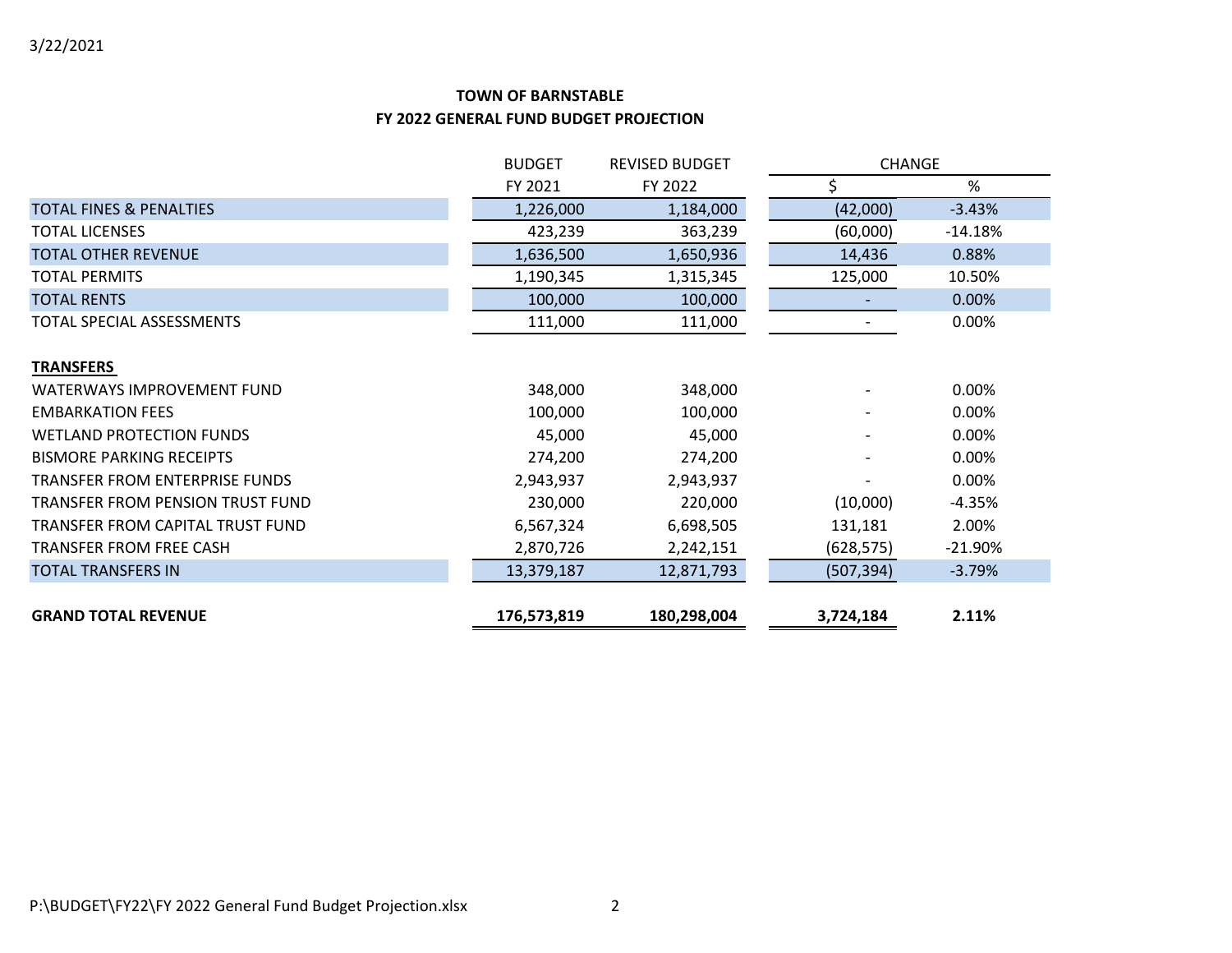|                                          | <b>BUDGET</b> | <b>REVISED BUDGET</b> | CHANGE     |           |
|------------------------------------------|---------------|-----------------------|------------|-----------|
|                                          | FY 2021       | FY 2022               | \$         | %         |
|                                          |               |                       |            |           |
| <b>SCHOOL ASSESSMENTS</b>                |               |                       |            |           |
| REGIONAL SCHOOL DISTRICT                 | 5,856,271     | 5,106,410             | (749, 861) | $-12.80%$ |
| <b>COMMONWEALTH CHARTER SCHOOLS</b>      | 4,626,689     | 4,693,340             | 66,651     | 1.44%     |
| SCHOOL CHOICE                            | 1,458,933     | 1,410,264             | (48, 669)  | $-3.34%$  |
| <b>SPECIAL EDUCATION - STATE</b>         | 10,515        | 11,306                | 791        | 7.52%     |
| TOTAL SCHOOL ASSESSMENTS                 | 11,952,408    | 11,221,320            | (731,088)  | $-6.12%$  |
| <b>EMPLOYEE BENEFITS</b>                 |               |                       |            |           |
| OPEB TRUST FUND CONTRIBUTION             | 600,000       | 650,000               | 50,000     | 8.33%     |
| <b>WORKERS COMPENSATION</b>              | 900,000       | 900,000               |            | 0.00%     |
| RETIRED TEACHER HEALTH INSURANCE         | 2,980,058     | 3,066,485             | 86,427     | 2.90%     |
| <b>RETIREE HEALTH INSURANCE</b>          | 1,660,900     | 1,700,000             | 39,100     | 2.35%     |
| ACTIVE EMPLOYEE HEALTH INSURANCE         | 7,993,371     | 8,000,000             | 6,629      | 0.08%     |
| MUNICIPAL RETIREE PAYOUTS                | 310,000       | 400,000               | 90,000     | 29.03%    |
| LIFE INSURANCE                           | 10,000        | 12,000                | 2,000      | 20.00%    |
| <b>MEDICARE TAX</b>                      | 1,227,616     | 1,264,450             | 36,834     | 3.00%     |
| UNEMPLOYMENT                             | 300,000       | 300,000               |            | 0.00%     |
| PENSION ASSESSMENT                       | 10,602,208    | 10,919,328            | 317,120    | 2.99%     |
| <b>TOTAL EMPLOYEE BENEFITS</b>           | 26,584,153    | 27,212,263            | 628,110    | 2.36%     |
| <b>OTHER FIXED COSTS</b>                 |               |                       |            |           |
| <b>DEBT SERVICE</b>                      | 6,567,324     | 6,723,455             | 156,131    | 2.38%     |
| PROPERTY, CASUALTY & LIABILITY INSURANCE | 1,910,000     | 2,150,000             | 240,000    | 12.57%    |
| <b>LIBRARY GRANT</b>                     | 1,899,691     | 1,948,000             | 48,309     | 2.54%     |
| <b>TOURISM GRANT</b>                     | 127,000       | 127,000               |            | 0.00%     |
| LOMBARD LAND LEASE                       | 52,000        | 52,000                |            | 0.00%     |
| <b>CELEBRATIONS</b>                      | 120,000       | 120,000               |            | 0.00%     |
| TOWN COUNCIL RESERVE FUND                | 250,000       | 250,000               |            | 0.00%     |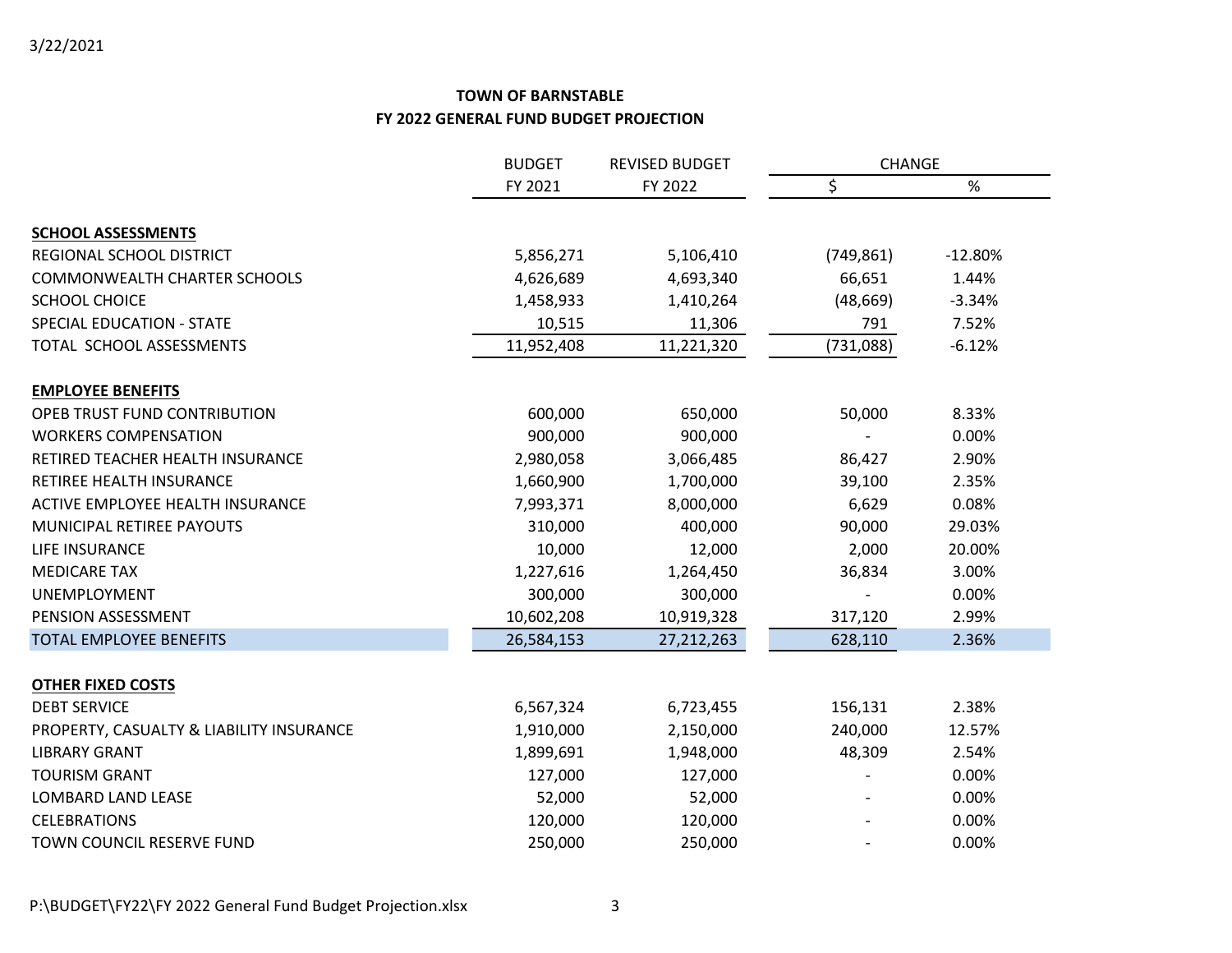|                                                         | <b>BUDGET</b>                       | <b>REVISED BUDGET</b> | CHANGE          |           |  |
|---------------------------------------------------------|-------------------------------------|-----------------------|-----------------|-----------|--|
|                                                         | FY 2021                             | FY 2022               | \$              | %         |  |
| <b>TOTAL OTHER FIXED COSTS</b>                          | 10,926,015                          | 11,370,455            | 444,440         | 4.07%     |  |
| <b>STATE &amp; COUNTY ASSESSMENTS</b>                   |                                     |                       |                 |           |  |
| <b>VETERANS DISTRICT</b>                                | 400,000                             | 425,000               | 25,000          | 6.25%     |  |
| <b>OLD KINGS HIGHWAY</b>                                | 9,950                               | 9,950                 |                 | 0.00%     |  |
| <b>GREENHEAD FLY CONTROL DISTRICT</b>                   | 5,820                               | 5,820                 |                 | 0.00%     |  |
| MOSQUITO CONTROL                                        | 458,801                             | 460,119               | 1,318           | 0.29%     |  |
| <b>AIR POLLUTION</b>                                    | 22,201                              | 21,953                | (248)           | $-1.12%$  |  |
| RMV NON-RENEWAL SURCHARGE                               | 66,040                              | 66,040                |                 | 0.00%     |  |
| CAPE COD REGIONAL TRANSIT AUTHORITY                     | 608,332                             | 623,542               | 15,210          | 2.50%     |  |
| <b>COUNTY TAX</b>                                       | 586,442                             | 593,724               | 7,282           | 1.24%     |  |
| CAPE COD COMMISSION ASSESSMENT                          | 628,660                             | 636,555               | 7,895           | 1.26%     |  |
| TOTAL STATE & COUNTY ASSESSMENTS                        | 2,786,246                           | 2,842,703             | 56,457          | 2.03%     |  |
| <b>TRANSFERS</b>                                        |                                     |                       |                 |           |  |
| <b>HYCC SUPPORT</b>                                     | 1,391,458                           | 1,391,458             |                 | 0.00%     |  |
| <b>GOLF SUPPORT</b>                                     | 822,917                             | 233,000               | (589, 917)      | $-71.69%$ |  |
| <b>CAPITAL TRUST FUND</b>                               | 10,442,825                          | 11,042,896            | 600,071         | 5.75%     |  |
| <b>TOTAL TRANSFERS</b>                                  | 12,657,200                          | 12,667,354            | 10,154          | 0.08%     |  |
| <b>TOTAL FIXED COSTS</b>                                | 64,906,022                          | 65,314,095            | 408,073         | 0.63%     |  |
| NET RESOURCES AVAILABLE FOR OPERATIONS                  | \$111,667,797<br>$\ddot{\varsigma}$ | 114,983,908           | \$<br>3,316,111 | 2.97%     |  |
|                                                         |                                     |                       |                 |           |  |
| <b>OPERATING BUDGET ALLOCATIONS</b><br><b>MUNICIPAL</b> | \$<br>40,262,564                    | 41,463,009            | \$<br>1,200,445 | 2.98%     |  |
| <b>SCHOOL</b>                                           | 71,405,233                          | 73,520,899            | \$<br>2,115,666 | 2.96%     |  |
| <b>TOTAL</b>                                            | $$111,667,797$ \$                   | 114,983,908           | \$<br>3,316,111 | 2.97%     |  |
|                                                         |                                     |                       |                 |           |  |